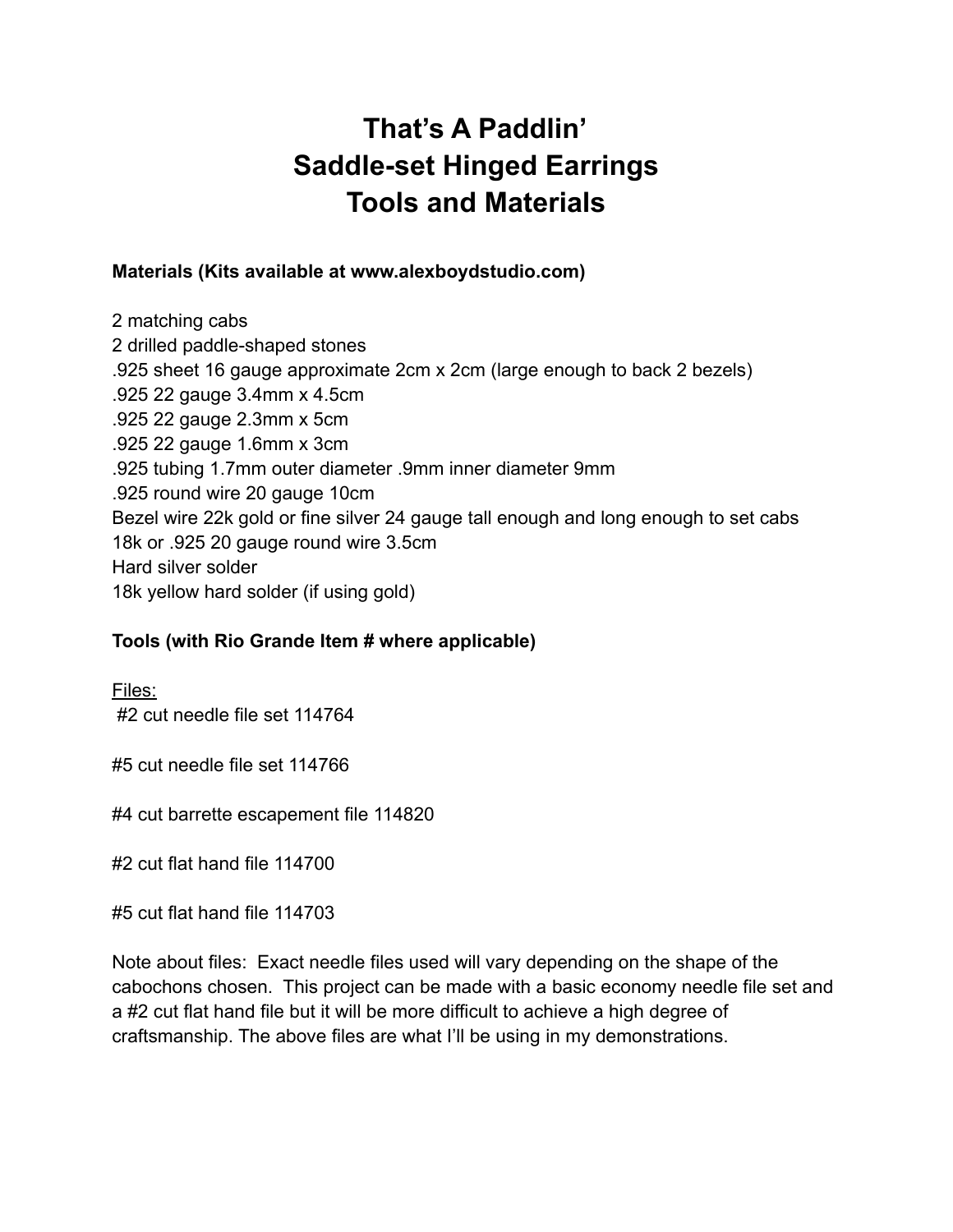Pliers:

Chain nose pliers 111074

Round/flat pliers 111190

Parallel pliers 111321

Half round pliers 111062

Flat nose pliers 111128

Flush cutters 111033

Note about pliers: There are many options for each of the listed pliers. I chose these arbitrarily.

Scribe 118459

Titanium solder pick 503019

Batterns flux 504076 (I use Prips Flux but that's hard to find lately. Any alcohol-free liquid flux is fine)

Hypodermic Squeezy Bottle 504005

Planishing hammer 112461 This one is pricey, but it's what I use because I'm bougie. Any similar hammer is fine.

Sanding sticks in 180, 320 and 600 grit (Make your own from loose paper and a paint stirring stick)

Boric acid and denatured alcohol mixed until saturated (optional)

Iron wire birds nest (make your own with black annealed steel wire. Never use galvanized) Free tutorial available at [www.alexboydstudio.com.](http://www.alexboydstudio.com)

Torch (either fuel/oxygen or acetylene/air)

Solder board 502063